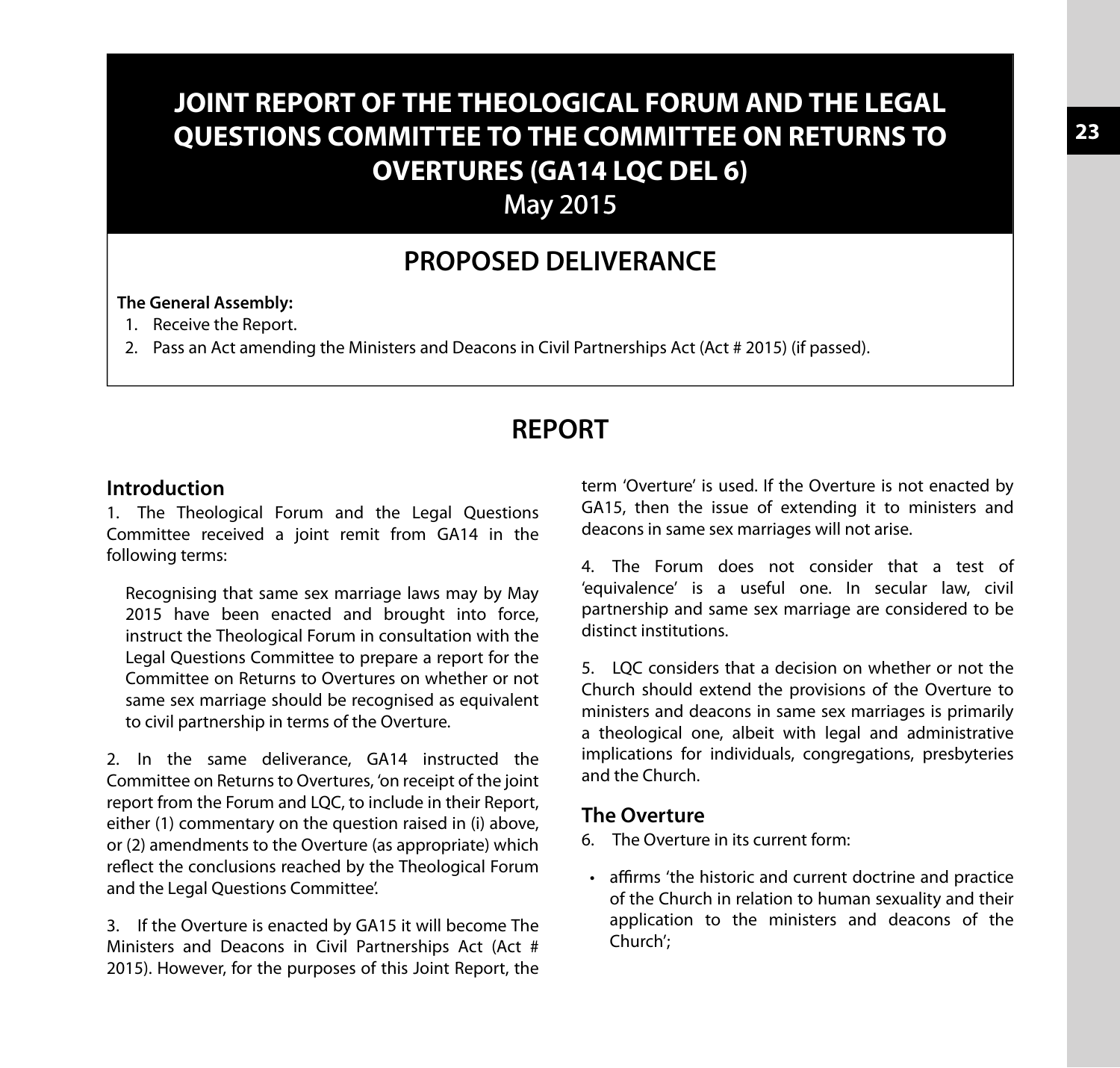- recognises that the Church allows liberty of opinion on these points;
- recognises the diversity of views within the Church on these points;
- states that a person in a civil partnership is eligible for selection, training and, subject to restrictions, ordination as a minister or deacon;
- allows limited departure from the practice of the Church when a Kirk Session decides to depart in order to permit the ordination, induction or appointment of a minister or deacon who is in a civil partnership;
- likewise allows limited departure in order to permit a minister or deacon who enters into a civil partnership to remain in a charge or appointment; and,
- makes particular provision for ministers and deacons who were ordained or inducted or appointed before 31 May 2009.

7. The scope of GA14's decision was limited to ministers and deacons in civil partnerships. Neither expressly nor by implication did this represent a departure from the Church's position that, unless and until the Church decides that its ministers and deacons may register religious civil partnerships, they will not be permitted to do so.

#### **Scots law**

8. The Civil Partnership Act 2004 created a legally recognised relationship called 'civil partnership' and permitted two persons of the same sex to register as each other's civil partner. The Marriage and Civil Partnership (Scotland) Act 2014 introduced religious or belief civil partnership which may be registered by an approved celebrant of a religious or belief body. The Scottish Government activated the relevant provisions of the 2014 Act with effect from 16 December 2014. At present no minister or deacon of the Church is an approved celebrant for the purposes of civil partnership. In order for a minister or deacon to be an approved celebrant the Church would first require either to (i) request the Scottish Government to prescribe it as a religious body whose ministers and deacons are approved celebrants, or (ii) request the Scottish Government to recognise those ministers and

deacons who wish to register civil partnerships as entitled to do so. The Church has taken neither of these steps. It is the opinion of the Forum and LQC that, before the Church could request that all or some of its ministers and deacons be approved as celebrants, the matter would require further study, reflection and debate and specific enabling legislation enacted under Barrier Act procedure. The Overture does not constitute such enabling legislation.

9. The Marriage and Civil Partnership (Scotland) Act 2014 created a legally recognised relationship called 'same sex marriage'. Broadly, two persons of the same sex may enter into a same sex marriage (i) if they are already in a civil partnership, by changing their civil partnership into a marriage either administratively or through a civil, religious or belief ceremony; or (ii) by entering into a civil same sex marriage solemnised by a civil registrar or a religious or belief same sex marriage which is solemnised by an approved celebrant of a religious or belief body. The Scottish Government activated the relevant provisions of the 2014 Act with effect from 16 December 2014. At present no minister or deacon of the Church is an approved celebrant for the purposes of same sex marriage. In order for a minister or deacon to be an approved celebrant the Church would first require either to (i) request the Scottish Government to prescribe it as a religious body whose ministers and deacons are approved celebrants, or (ii) request the Scottish Government to recognise those ministers and deacons who wish to solemnise same sex marriages as entitled to do so. The Church has taken neither of these steps. As discussed in more detail below, it is the opinion of the Forum and LQC that, before the Church could request that all or some of its ministers and deacons be approved as celebrants, the matter would require further study, reflection and debate and specific enabling legislation enacted under Barrier Act procedure.

10. The Overture, if amended so that its provisions were extended to persons in same sex marriages, would not constitute such enabling legislation. The use of the term 'same sex marriage' in this Report identifies only the legal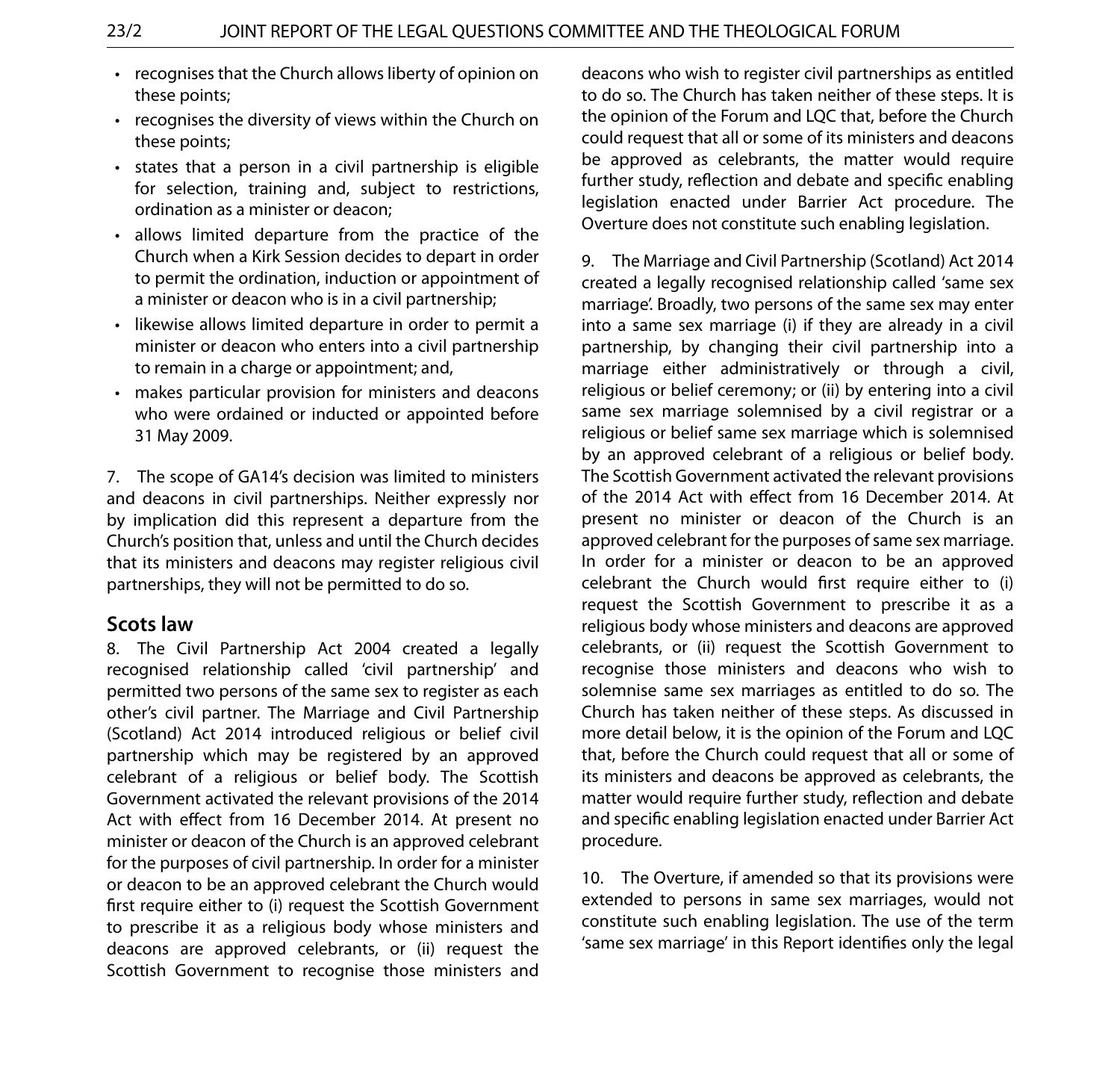relationship created by the 2014 Act and is not intended to carry any theological or other connotation.

## **The Church's understanding of same sex marriage**

11. The Church is under no compulsion to vary its theological understanding of marriage or human sexuality to accommodate the introduction in secular law of same sex marriage and it has not done so. It can decide for itself when and how to address this issue.

12. The Human Sexuality Working Group reported to GA12 that:

'[…] Scripture, church practice and theological reflection has defined marriage as being between men and women – and any move to regarding same-sex marriage as a legitimate Christian understanding would be a fundamental shift.'<sup>1</sup>

13. As at the date of this Report, the Church has not made this 'fundamental shift' in its understanding of marriage. In particular, the required further theological study, reflection and debate specifically focussed on same sex marriage has not been undertaken.

14. Therefore, the Forum considers that a decision by the Church to extend the Overture to persons in same sex marriages cannot and should not be treated as acceptance of same sex marriage as an institution nor as a decision to permit ministers and deacons to solemnise same sex marriages nor as a step in that direction.

15. Nevertheless, just as the Church has had to respond to the introduction of civil partnership, so the Church now has to decide how to respond to the introduction in secular law of same sex marriage in so far as its existence may raise practical issues.

16. At GA14, the Forum recommended that in the light of our traditions and disagreements in the past, and in light of the differing ways of interpreting Scripture, 'that it is theologically legitimate, and possible in good conscience to allow space for […] "constrained difference"'. "Constrained difference" describes 'a "constrained" or limited departure from a norm based on well-founded scriptural reasoning and not a "free for all" state of relativism.' 2

17. In deciding in favour of the Overture, GA14 decided to permit constrained or limited departure from the Church's practice in respect of ministers or deacons in civil partnerships.

18. While recognising that in Scots law the institutions of marriage and civil partnership are distinct, the Forum believes that they confer an overlapping set of benefits. Such benefits include the value of making an internationally recognised, public promise of faithfulness, tax, social security, inheritance and workplace benefits and the giving of the context in which such a lived relationship is conducted.

19. The Forum considers that, if the Church is prepared to allow <sup>a</sup> degree of constrained difference in relation to civil partnerships, then it can, if it chooses, legitimately allow a similar degree of constrained difference in relation to same sex marriage.

#### **Conclusions**

20. Same sex marriage is regarded in secular law and by most people in Scotland as different from civil partnership. That a particular kind of same sex relationship is described as 'marriage' raises particular concerns in some quarters of the Church. Marriage carries a particular resonance – theological, liturgical and historical – which civil partnership does not.

**<sup>&</sup>quot;Constrained difference"**

<sup>&</sup>lt;sup>1</sup> Reports to the General Assembly of the Church of Scotland 2012: Report of the Mission and Discipleship Council, Appendix 1, section 6.11.

<sup>&</sup>lt;sup>2</sup> Reports to the General Assembly of the Church of Scotland 2014: Report of the Theological Forum, section 2.6.1.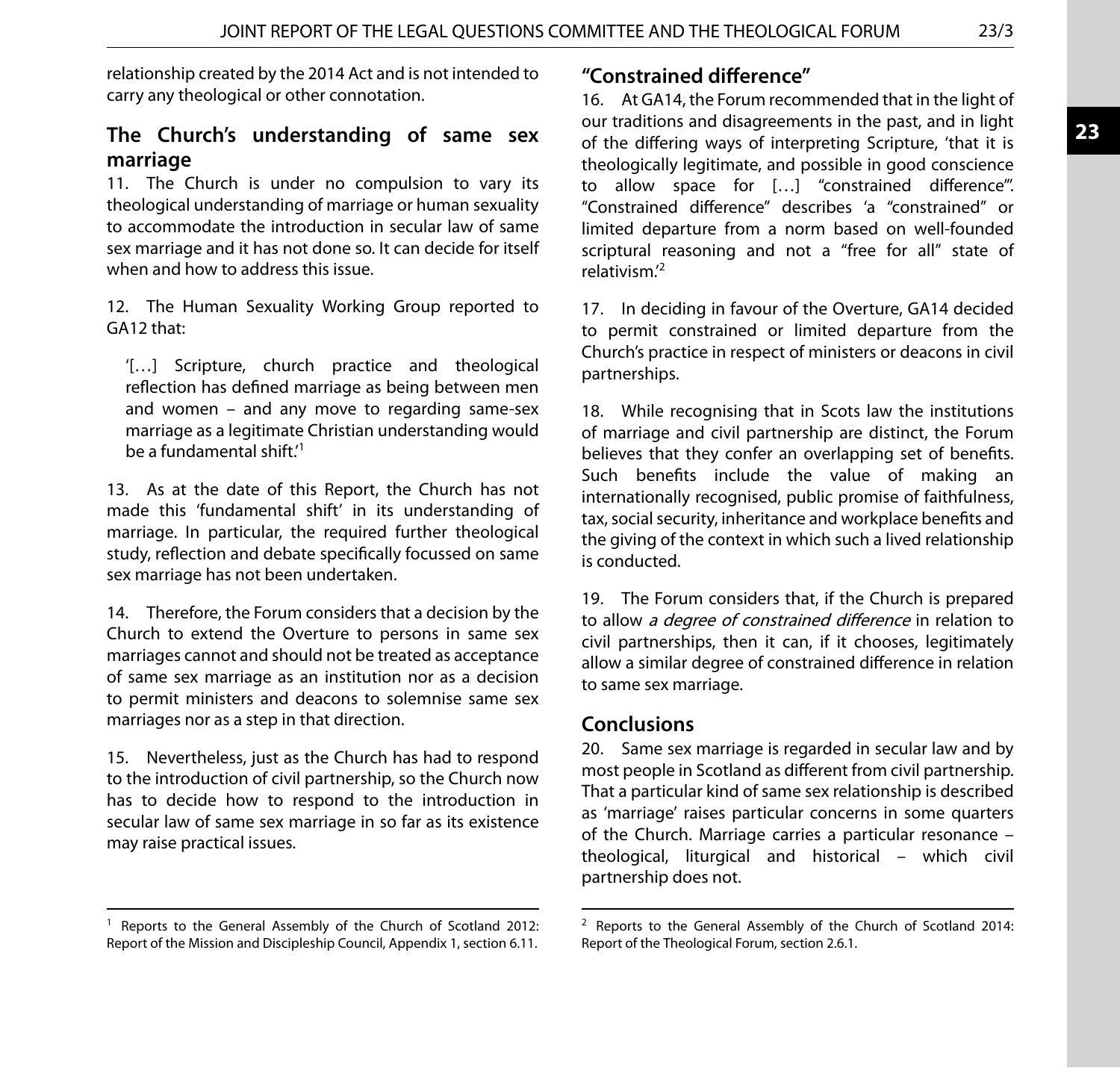21. Aware that there are competing and strongly held theological and ecclesiological arguments current within the Church, the Forum and LQC recognise that the issue of same sex marriage and ministry is a difficult and divisive one for the Church and its people. However, the Forum and LQC have been tasked with advising the Church. In considering how they might do so, the Forum and LQC have had regard to the decisions of GA13 and GA14 in relation to the Overture.

22. Both GA13 and GA14 recognised that, within the Church, there exist different understandings of human sexuality and different responses to the possibility of a minister or deacon being in a civil partnership. Both Assemblies agreed that the primary or default position of the Church should remain unchanged but allowed for differences of belief and practice by introducing the mixed economy which is articulated in the Overture.

23. As explained above, the Forum and LQC consider that the Church is not currently in a position to extend its understanding of marriage to include same sex marriage. A decision to extend the Overture to persons in same sex marriages could only be made as a practical response to a new reality within the civil society in which the Church is located. It is possible that, just as some ministers and deacons may wish to enter into civil partnerships, so some may wish to enter into same sex marriages now that they too are available in secular law.

24. As explained above, if the Church decides to extend the Overture to persons in same sex marriages, the Forum considers that would be a legitimate response having regard to the overlapping set of benefits conferred by civil partnership and same sex marriage and to the Church's desire to allow some limited space for 'constrained difference' in the area of human sexuality.

25. If the Overture is extended this would permit ministers and deacons who enter into same sex marriages to be treated in the same way as ministers and deacons who enter into civil partnerships, thereby reducing the possibility of disciplinary action. The Church may consider that this is in the interests of the peace and unity of the Church and that it is equitable and pastorally appropriate that ministers and deacons in same sex marriages are treated in the same way as those in civil partnerships. Alternatively, the Church may consider that such a course would exacerbate tensions within the Church or that it would be unhelpful in other ways.

26. In order to assist the Committee on Returns to Overtures, LQC has drafted an amending Act the effect of which would be to extend the provisions of the Overture to ministers and deacons in same sex marriages. Appendix 1 contains the amending Act. Appendix 2 contains the Overture as it would be amended if the amending Act is passed. Amendments are shown in bold text.

27. The amending Act inserts a new section 8 which makes clear that that this would not be a decision to permit ministers and deacons to solemnise same sex marriages or a step in that direction. Also included is an amendment to section 2(1) which would confirm that the historic and current doctrine and practice of the Church in relation to marriage remains unchanged.

28. The Overture extends a decision of GA11 in respect of ministers and deacons ordained, inducted or appointed before 31 May 2009. Such a minister or deacon may not be inducted or appointed to a congregation the Kirk Session of which has not decided to depart. Subject to that limitation, section 4 provides that his or her entitlement 'to remain as a minister or deacon on the same terms and with the same status as any other minister or deacon shall not be prejudiced because he or she was or is in a same sex relationship'. Civil partnerships and same sex marriages are same sex relationships.

29. If the Overture passes into Church law but the Church decides not to extend it to ministers and deacons in same sex marriages, section 4 should be amended so that it is clear how the term 'same sex relationship' is to be interpreted in respect of ministers and deacons who were ordained, inducted or appointed before 31 May 2009 and who enter into same sex marriages. Such ministers and deacons could not be inducted or appointed to a new congregation. Unless the Church decides that it wishes to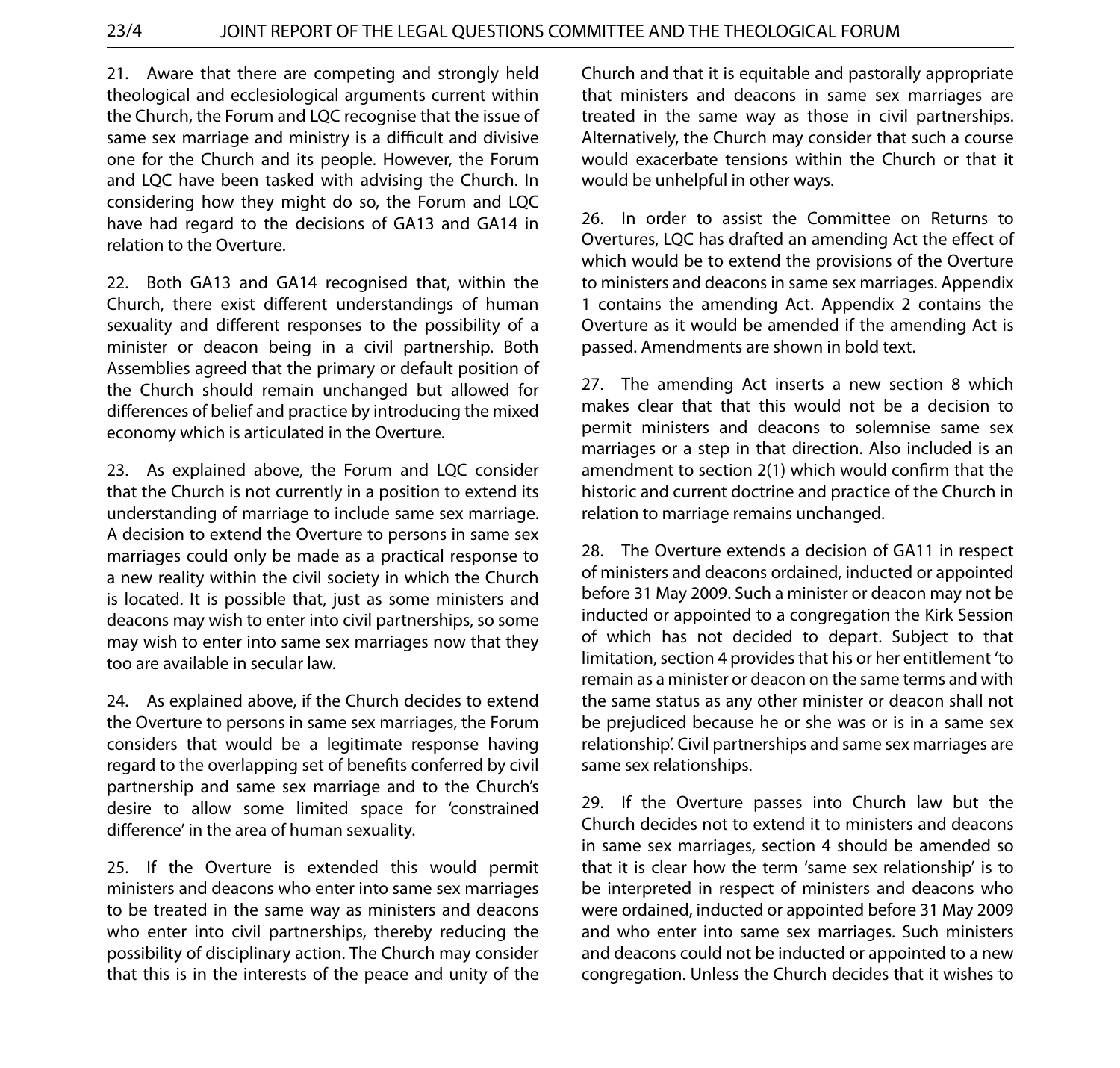prevent them from continuing in their existing charges or appointments, section 4 should be amended so that 'same sex relationship' is defined as including not only civil partnerships but same sex marriages.

30. LQC has considered whether extending the Overture alters the risk of successful legal challenge under the Equality Act 2010. As it explained to GA14, the law is currently developing and LQC cannot assess that risk with certainty. Matters are complicated if the Church agrees that a Kirk Session should have options about the extent to which it departs.

- If the Overture is extended with only one option for departure (ie. in respect of ministers and deacons in civil partnerships and in same sex marriages) then LQC repeats its advice that the level of risk is sufficiently low that it should not deter the Church from coming to its decision on theological grounds.
- If the Overture is extended with more than one option for departure (ie. in respect of ministers and deacons in civil partnerships and same sex marriages OR ministers and deacons in civil partnerships only OR ministers and deacons in same sex marriages only), then LQC foresees a heightened risk of legal challenge, whether or not that is successful. Paradoxically, the more flexible and responsive the Church tries to be, the more open to attack (whether well-founded or not) are its statutory defences that it is (a) complying with its doctrine; and/or (b) acting to avoid conflict with the strongly held religious convictions of a significant number of its members.

31. We recognise the likelihood that, if the Overture passes into Church law and the amending legislation to extend its provisions to ministers and deacons in same sex marriages is then considered by GA15, an argument will be made that the amendments be dealt with under Barrier Act procedure.

#### In the name of the Theological Forum and the Legal Questions Committee

IAIN TORRANCE, Convener PAULINE WEIBYE, Acting Secretary ALAN J HAMILTON, Convener GEORGE J WHYTE, Secretary

# **APPENDIX 1**

[draft amending legislation which would extend the ambit of the Ministers and Deacons in Civil Partnerships Act (Act # 2015) (if passed) to include ministers and deacons in same sex marriages]

1. in the title of the Act and wherever the Act is referred to, after ''Ministers and Deacons in Civil Partnerships', insert:

'and Same Sex Marriages'

- 2. insert new section 1(i):
	- (i). '"same sex marriage" shall mean a marriage between persons of the same sex which is recognised as valid under Scots law.'

and renumber accordingly.

3. in section 2(1), after 'human sexuality' insert:

'(including marriage)'

4. wherever 'a civil partnership' appears, insert thereafter:

'or a same sex marriage'

- 5. add new section 8:
	- '8. Nothing in this Act implies that the Church permits or will permit its ministers or deacons to register civil partnerships or solemnise same sex marriages.'

and renumber accordingly.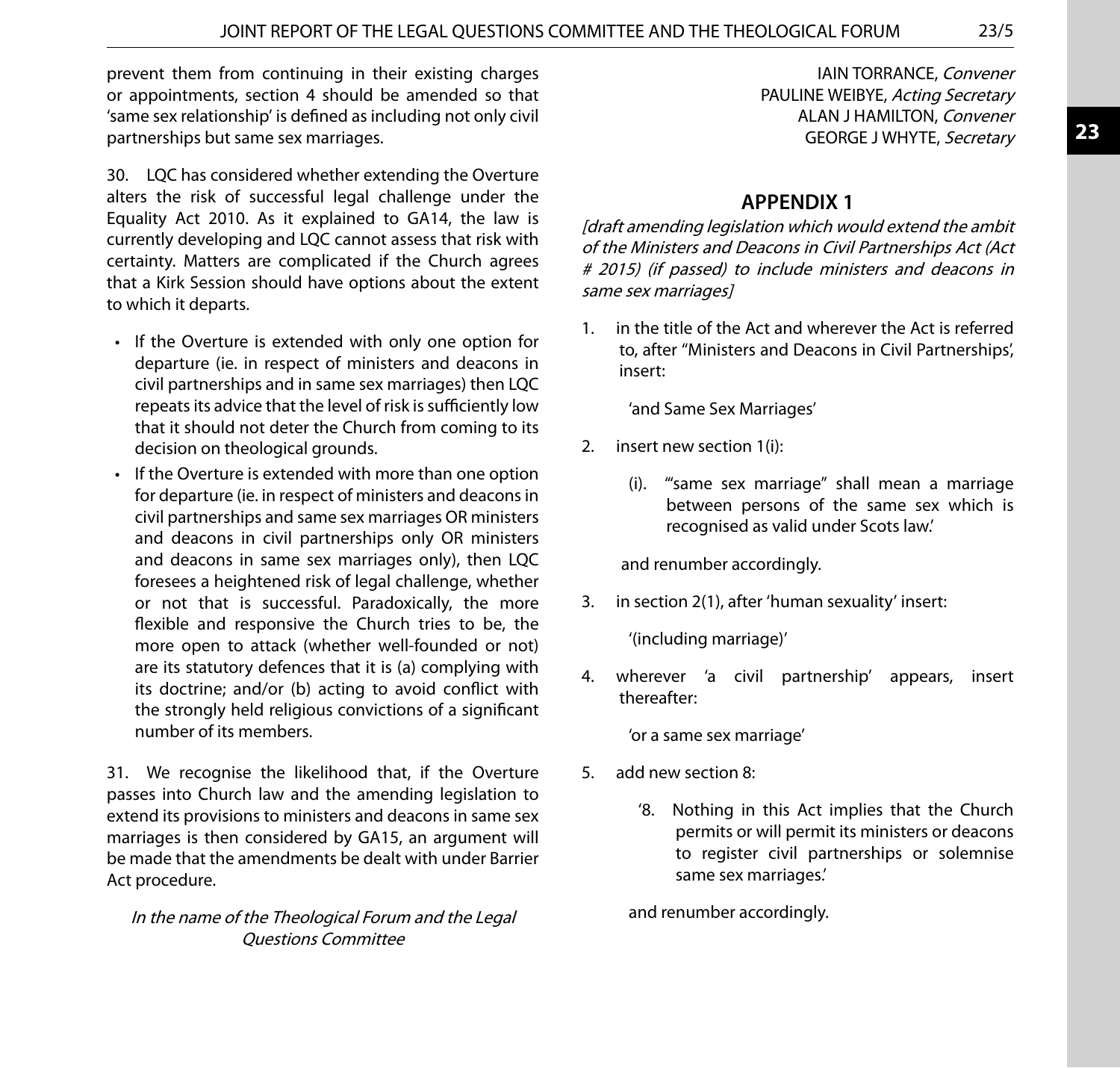### **APPENDIX 2** MINISTERS AND DEACONS IN CIVIL PARTNERSHIPS **AND SAME SEX MARRIAGES** ACT

- 1. For the purposes of this Act:
	- (a). "appointment" shall mean the appointment of a minister (other than the induction of a minister) or deacon to work with or within the life and witness of a congregation. An appointment may be part or full-time, paid or unpaid. An appointment may be made by the Kirk Session, Congregational Board, Deacons' Court, Committee of Management or other body responsible for employing persons on behalf of a congregation or by the Presbytery or by a Council or Committee of the Church. An appointment shall include the appointment of an Interim Moderator, Ordained Local Minister, Interim Minister or Transition Minister. "Appointed" shall be construed accordingly.
	- (b) "call" means the instrument referred to in the Vacancy Procedure Act (Act VIII 2003), sections 25 and 28.
	- (c) "civil partnership" shall have the meaning assigned to it in the Civil Partnership Act 2004, section 1(6)
	- (d) "congregation" shall have the meaning assigned to it in the Appraisal and Adjustment Act (Act VII 2003), section 1(b).
	- (e) "deacon" shall mean a person who is a deacon within the meaning of the Deacons Act (Act VIII 2010), section 1.
	- (f) "linking", "deferred linking" and "deferred union" shall have the meanings assigned to them in the Appraisal and Adjustment Act, section 10.
- (g) "minister" shall include both a person who is a minister within the meaning of the Ministry Act (Act II 2000), section 2 and a person who is an Ordained Local Minister within the meaning of the Ordained Local Ministry Act (Act IX 2011), section 2.
- (h) "Presbytery" shall mean the presbytery of the bounds of the congregation concerned.
- (i) **"same sex marriage" shall mean a marriage between persons of the same sex which is recognised as valid under Scots law.**
- (j) "vacancy" shall mean the state in which a congregation finds itself when it is without an inducted minister.
- 2. (1) The historic and current doctrine and practice of the Church in relation to human sexuality **(including marriage)** and their application to the ministers and deacons of the Church are hereby affirmed.
	- (2) For the avoidance of doubt, the historic and current doctrine and practice of the Church in relation to human sexuality, their application to the ministers and deacons of the Church and the provisions of this Act are points on which there is liberty of opinion in accordance with Article Declaratory V. Departure from the doctrine of the Church is permitted to this extent.
	- (3) In recognition of the diversity of views within the Church about the historic and current doctrine and practice of the Church in relation to human sexuality and their application to the ministers and deacons of the Church and in the interests of the peace and unity of the Church, departure from the practice of the Church shall be permitted to Kirk Sessions in terms of sections 3, 4 and 5 of this Act only. In this Act,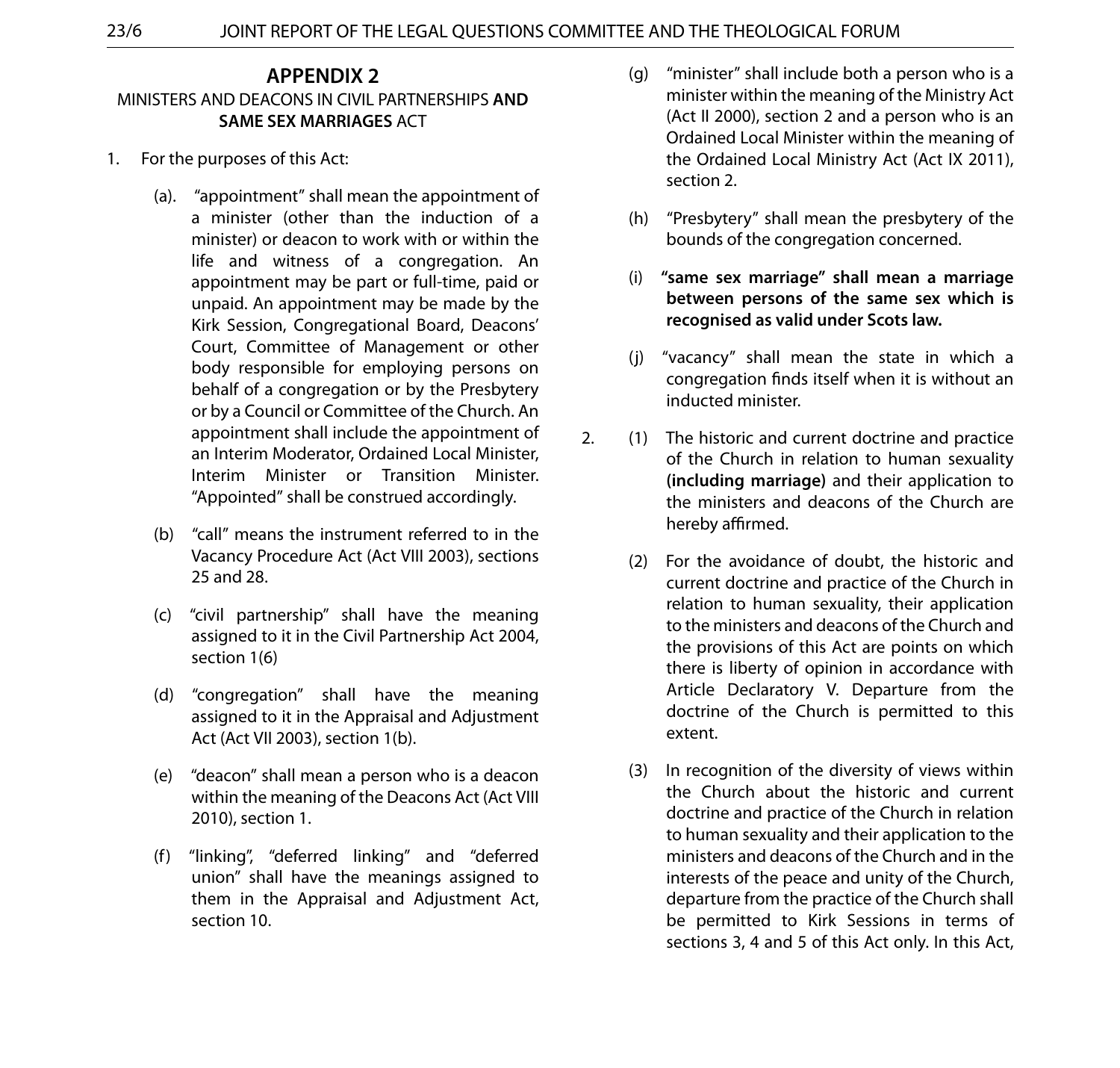the term 'depart' and its variants shall be construed accordingly.

- 3. (1) As from the date of this Act, a Kirk Session may decide to depart in order to permit the ordination, induction or appointment of a minister or a deacon who is in a civil partnership **or a same sex marriage**.
	- (2) A Kirk Session may decide that it wishes to depart only:
		- (a) in time of vacancy after meeting with the advisory committee in terms of section 12(2)(a) of the Vacancy Procedure Act and before the appointment of the nominating committee in terms of section 14 of the Vacancy Procedure Act;
		- (b) in time of vacancy between the Presbytery instructing the appointment of a fresh nominating committee and the appointment of that committee in terms of section 26(b) of the Vacancy Procedure Act;
		- (c) at the time when the making of an appointment is being considered and before applications are sought;
		- (d) in terms of section 3(3) of this Act; or,
		- (e) in terms of section 3(9) of this Act.
	- (3) Where a congregation in vacancy has appointed a nominating committee prior to the date of this Act, the Kirk Session shall be entitled to make a decision to depart in respect of that vacancy in accordance with the provisions of sections 3(4)-(7).
	- (4) When deciding whether or not to depart, the Kirk Session shall take account of the peace and unity and pastoral needs of the

congregation and of any parish or other grouping of which it is a part.

- (5) To be effective, a decision to depart shall require to be taken in respect of each induction or appointment and may only be taken in accordance with the following process:
	- (a) A meeting of the Kirk Session shall be held to take a first vote, of an indicative nature only, on the matter. The date and time of such meeting, and its purpose, must be properly intimated to the congregation on at least two Sundays prior to its date.
	- (b) At the first meeting, if a majority of those present and entitled to vote, cast their votes in favour of the decision to depart, then a second vote, of a determinative nature, shall require to be held at a later meeting of the Kirk Session.
	- (c) If a meeting for a second vote is to be held, the date and time of such meeting, and its purpose, must be properly intimated to the congregation on at least two Sundays prior to its date.
	- (d) At a second meeting, if a majority of those present and entitled to vote, cast their votes in favour of the decision to depart, then the decision to depart shall be deemed to be taken.
	- (e) If at either a first meeting or a second meeting, the Kirk Session's vote in favour of the decision to depart does not reach the required majority of those present and entitled to vote, then the matter shall not proceed further in respect of such induction or appointment.
- (6) Meetings in terms of the process outlined in section 3(5) shall be constituted in prayer in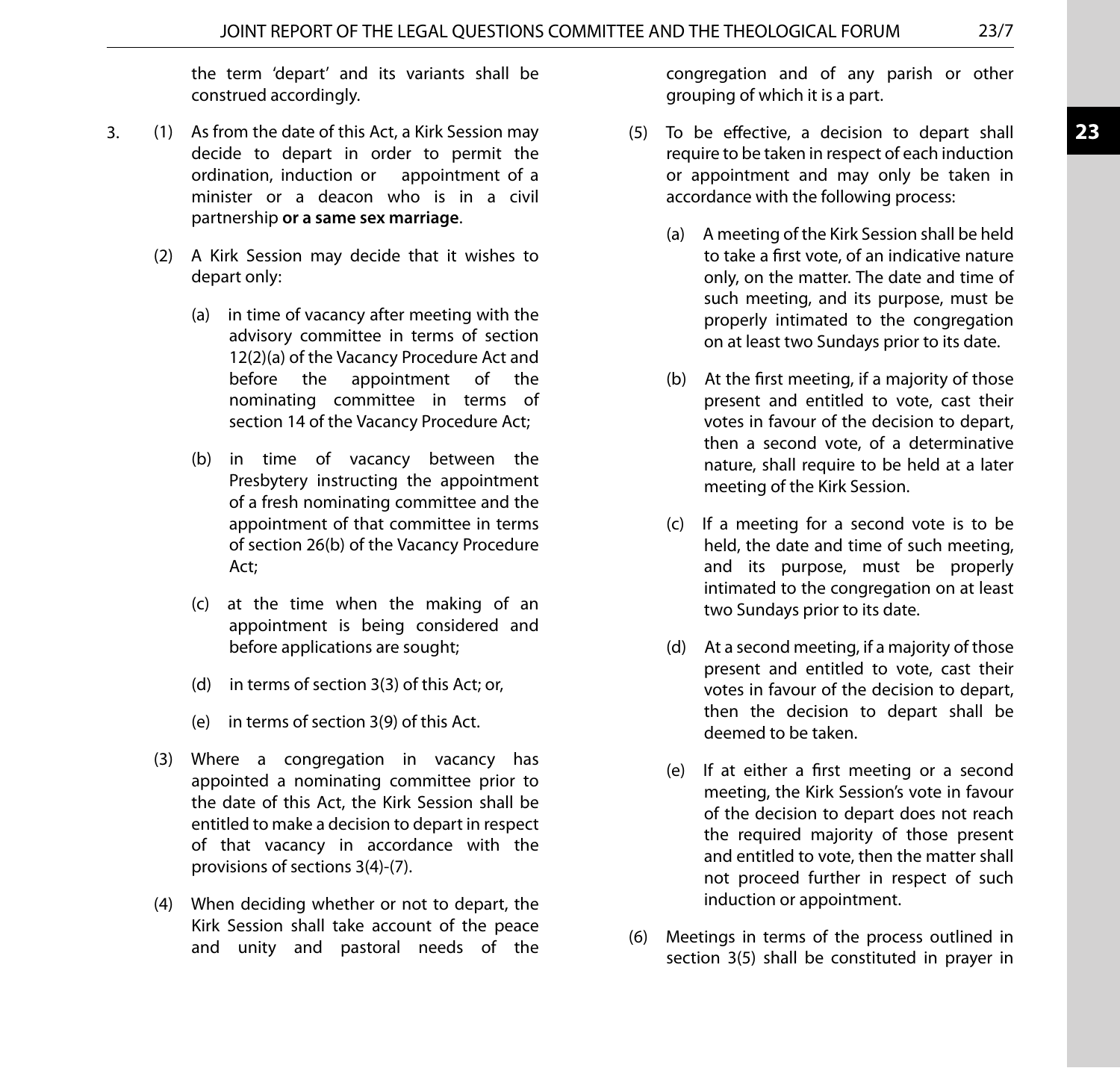#### 23/8 JOINT REPORT OF THE LEGAL QUESTIONS COMMITTEE AND THE THEOLOGICAL FORUM

accordance with the law and practice of the Church. Only those members of the Kirk Session present at the meeting shall be entitled to vote. Voting shall be by secret ballot using voting papers printed in the form of Schedule 1 hereto. Intimation of the meetings shall be in terms of the edict annexed in Schedule 2 hereto (amended appropriately depending upon whether the meeting in question is a first meeting or a second meeting).

- (7) A Kirk Session which has decided to depart shall intimate its decision by sending an extract minute to the Presbytery Clerk within seven days.
- (8) (a) A minister or deacon in a civil partnership **or a same sex marriage** may not be inducted or appointed to a congregation which is in a linking or in deferred linking or deferred union unless the Kirk Sessions of all the other congregations affected have also decided and intimated that they wish to depart.
	- (b) Where it is an explicit provision of a Basis of Union or Linking that the minister of one of the congregations involved shall be minister of the united or linked charge and that minister is in a civil partnership **or a same sex marriage**, the Basis of Union or Linking shall not be put to a vote of any of the other congregations in terms of the Appraisal and Adjustment Act, section 11(1), unless their Kirk Sessions have decided and intimated that they wish to depart.
- (9) (a) In the event of a minister or deacon subsequently entering into a civil partnership **or a same sex marriage**, that minister or deacon having been inducted or appointed to a congregation the Kirk

Session of which had not decided to depart in relation to his or her induction or appointment, the Presbytery shall:

- (i) move without delay to offer support and counsel to all affected parties; and,
- (ii) in accordance with the provisions of sections 3(4)-(7) and as soon as is practicable, convene the appropriate meetings of the Kirk Session at which the Kirk Session may decide that it wishes to depart.
- (b) Unless the Kirk Session decides to depart in terms of section 3(9)(a)(ii), the pastoral tie shall be dissolved or the appointment terminated as appropriate.
- (c) Where a congregation is in a linking or in deferred linking or deferred union, the pastoral tie shall be dissolved or the appointment terminated unless the Kirk Sessions of all the other congregations affected have also decided and intimated that they wish to depart.
- (d) In the event of the pastoral tie being dissolved in terms of section 3(9)(b) or (c), provision shall be made for the minister in the same way as provided in section 9 of the Congregations in Changed Circumstances Act (Act VI 1984), with the proviso that the Committee which would review the situation at the end of a twoyear period in consultation with the Presbytery shall be the Ministries Council.
- (e) Except as provided for in section 3(9)(f), sections 3(9)(a)-(d) shall apply to any minister or deacon whether inducted or appointed before or after the date of this Act.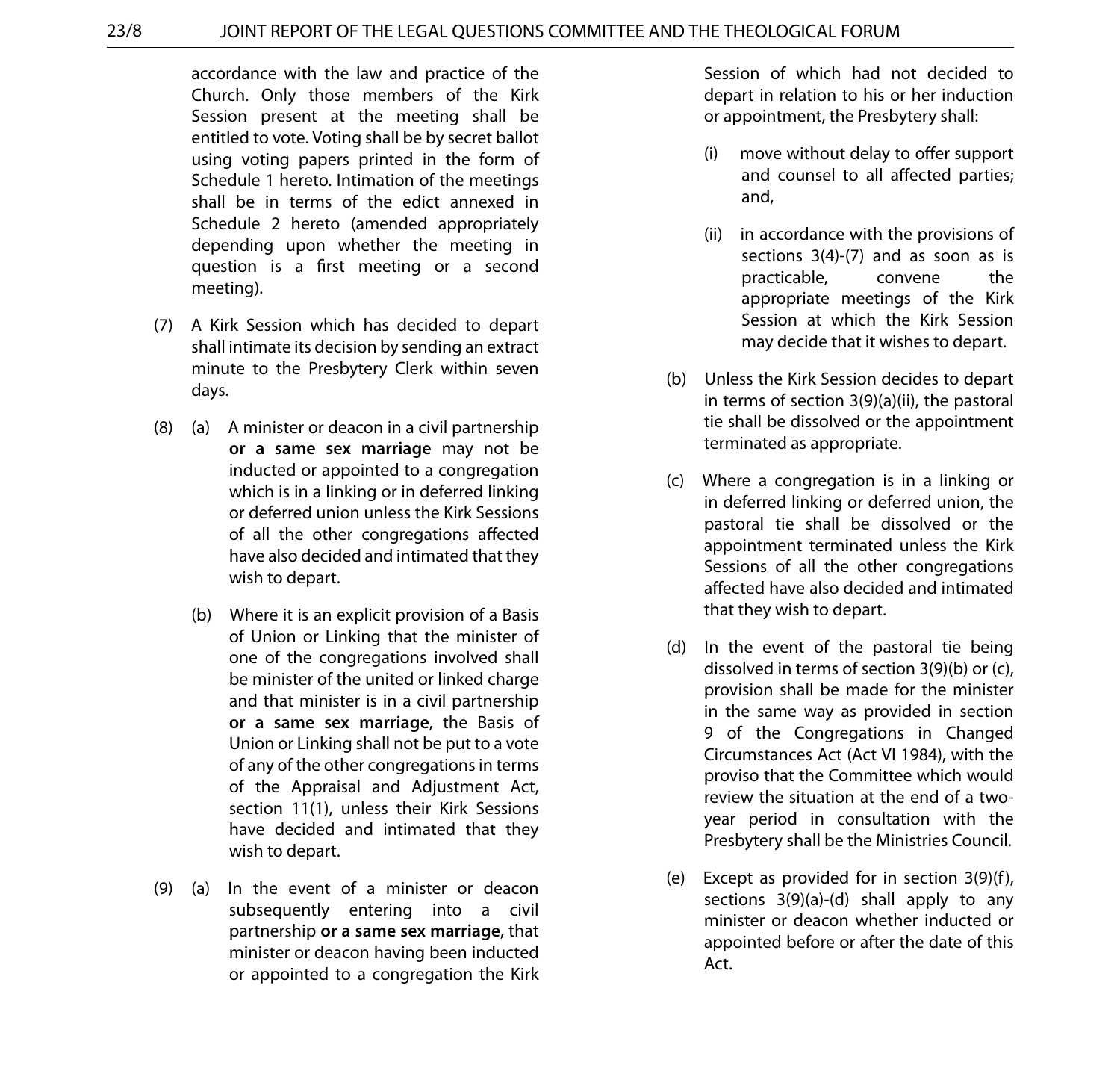- (f) In respect of ministers and deacons who were ordained or inducted or appointed before 31 May 2009, sections 3(9)(a)-(d) shall not apply in respect of a charge or appointment held as at the date of this Act.
- (10) For the avoidance of doubt a person in a civil partnership **or a same sex marriage** may only be ordained by a Presbytery as an Ordained Local Minister where there is an agreed designated appointment to a congregation the Kirk Session of which has decided to depart.
- 4. Subject to section 3(9), the entitlement of a minister or deacon who was ordained or inducted or appointed before 31 May 2009 to remain as a minister or deacon on the same terms and with the same status as any other minister or deacon shall not be prejudiced because he or she was or is in a same sex relationship. Nevertheless he or she may not be inducted or appointed to a congregation the Kirk Session of which has not decided to depart in terms of section 3.
- 5. (1) A person who is in a civil partnership **or a same sex marriage** shall be eligible for selection, training and, as provided for in section 3, ordination, as a minister or deacon.
	- (2) Once ordained, a minister or deacon who is in a civil partnership **or a same sex marriage** shall have the same status, rights and responsibilities as any other minister or deacon respectively, except that he or she may not be inducted or appointed to a congregation the Kirk Session of which has not decided to depart in terms of section 3.
- 6. In relation to the doctrine and practice of the Church affirmed in section 2, the right to depart provided for in section 3 and the provisions of sections 4 and 5:
- (1) A Presbytery shall not be entitled to refuse to sustain a call to a minister solely on the ground that he or she is in a civil partnership **or a same sex marriage**, provided that the call is made by the members and adherents of a congregation the Kirk Session of which has decided to depart in terms of section 3 of this Act. The rights and responsibilities of the Presbytery to exercise superintendence over all the congregations within its bounds are otherwise unchanged.
- (2) A member of a Presbytery may decline, on the ground of his or her differing convictions, to accept appointment or to continue as Interim Moderator of a congregation the Kirk Session of which has decided to depart in terms of section 3 of this Act.
- (3) A member of a Presbytery may decline, on the ground of his or her differing convictions, to attend the ordination, induction or introduction of a minister or deacon who is in a civil partnership **or a same sex marriage** within the bounds of the Presbytery.
- (4) Other than as provided for in sections 6(2) and (3) a member of a Presbytery shall not be excused the duties or responsibilities of membership.
- (5) A Presbytery shall take account of differences of opinion among its members and congregations when conducting its business and fulfilling its duties and responsibilities and shall at all times have regard to the peace and unity of the Church.
- (6) If required, a Presbytery shall invite one or more members of one or more other Presbyteries to associate with the Presbytery for the purpose of effecting an ordination, induction or introduction. Such members of other Presbyteries shall be deemed to be members of the inviting Presbytery for the